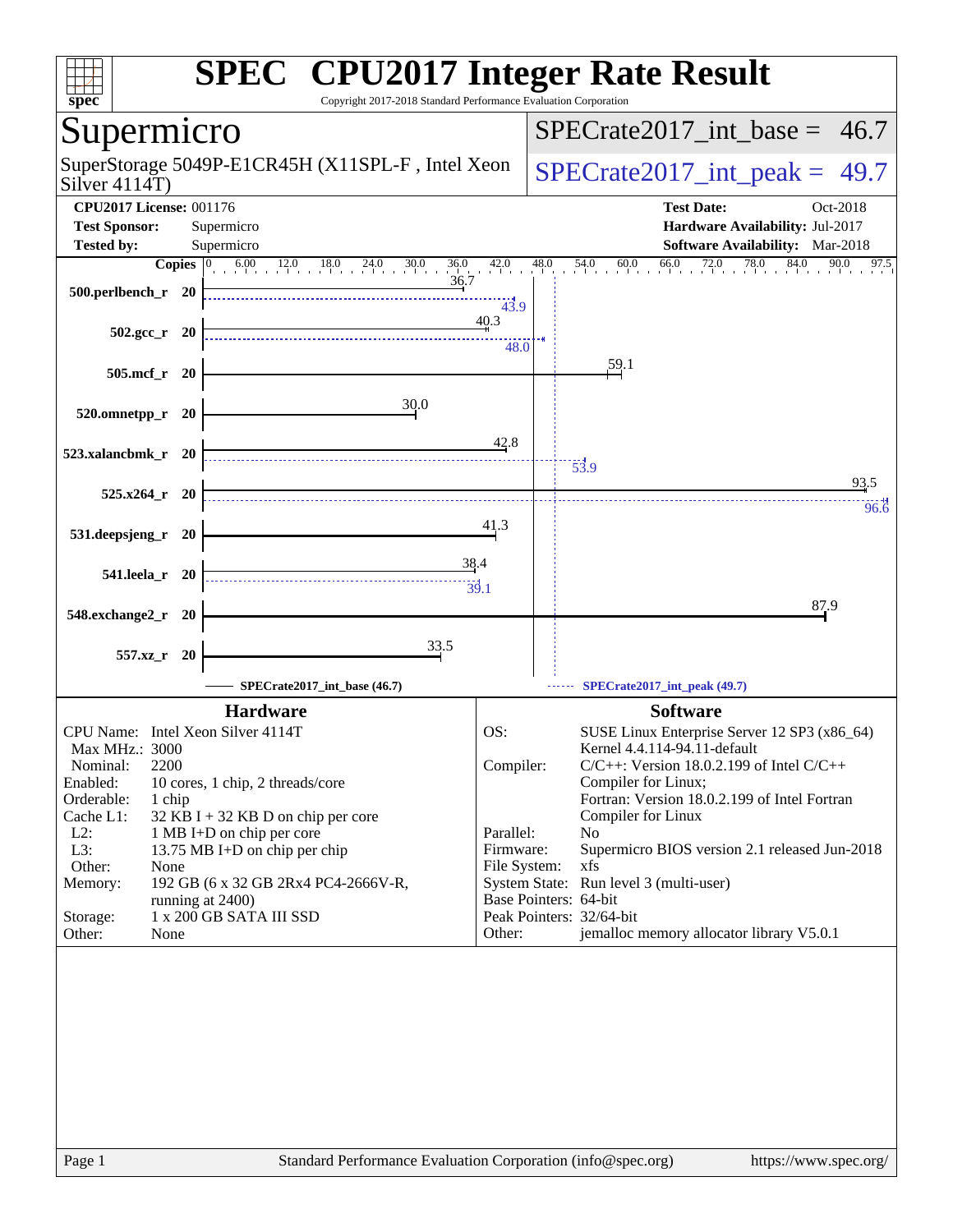

Copyright 2017-2018 Standard Performance Evaluation Corporation

### Supermicro

Silver 4114T) SuperStorage 5049P-E1CR45H (X11SPL-F, Intel Xeon  $\big|$  SPECrate 2017 int peak = 49.7

SPECrate2017 int\_base =  $46.7$ 

**[CPU2017 License:](http://www.spec.org/auto/cpu2017/Docs/result-fields.html#CPU2017License)** 001176 **[Test Date:](http://www.spec.org/auto/cpu2017/Docs/result-fields.html#TestDate)** Oct-2018 **[Test Sponsor:](http://www.spec.org/auto/cpu2017/Docs/result-fields.html#TestSponsor)** Supermicro **[Hardware Availability:](http://www.spec.org/auto/cpu2017/Docs/result-fields.html#HardwareAvailability)** Jul-2017 **[Tested by:](http://www.spec.org/auto/cpu2017/Docs/result-fields.html#Testedby)** Supermicro **[Software Availability:](http://www.spec.org/auto/cpu2017/Docs/result-fields.html#SoftwareAvailability)** Mar-2018

### **[Results Table](http://www.spec.org/auto/cpu2017/Docs/result-fields.html#ResultsTable)**

|                           |               |                |       | <b>Base</b>    |       |                |       |               |                |              | <b>Peak</b>    |              |                |              |
|---------------------------|---------------|----------------|-------|----------------|-------|----------------|-------|---------------|----------------|--------------|----------------|--------------|----------------|--------------|
| <b>Benchmark</b>          | <b>Copies</b> | <b>Seconds</b> | Ratio | <b>Seconds</b> | Ratio | <b>Seconds</b> | Ratio | <b>Copies</b> | <b>Seconds</b> | <b>Ratio</b> | <b>Seconds</b> | <b>Ratio</b> | <b>Seconds</b> | <b>Ratio</b> |
| $500.$ perlbench r        | 20            | 868            | 36.7  | 864            | 36.8  | 868            | 36.7  | 20            | 723            | 44.0         | 725            | 43.9         | 726            | 43.9         |
| $502.\text{gcc}$ _r       | 20            | 702            | 40.3  | 702            | 40.3  | 709            | 39.9  | 20            | 587            | 48.2         | 590            | 48.0         | 591            | 47.9         |
| $505$ .mcf r              | 20            | 547            | 59.1  | 547            | 59.1  | 566            | 57.2  | 20            | 547            | <u>59.1</u>  | 547            | 59.1         | 566            | 57.2         |
| 520.omnetpp_r             | 20            | 874            | 30.0  | 873            | 30.0  | 876            | 30.0  | 20            | 874            | 30.0         | 873            | 30.0         | 876            | 30.0         |
| 523.xalancbmk_r           | 20            | 493            | 42.8  | 493            | 42.8  | 493            | 42.8  | 20            | 392            | 53.9         | 391            | 54.0         | 392            | 53.9         |
| 525.x264 r                | 20            | 374            | 93.5  | 373            | 93.8  | 375            | 93.5  | 20            | 364            | 96.1         | 362            | 96.8         | 362            | 96.6         |
| 531.deepsjeng_r           | 20            | 555            | 41.3  | 554            | 41.3  | 554            | 41.3  | 20            | 555            | 41.3         | 554            | 41.3         | 554            | 41.3         |
| 541.leela r               | 20            | 863            | 38.4  | 864            | 38.3  | 862            | 38.4  | 20            | 848            | 39.0         | 848            | 39.1         | 848            | 39.1         |
| 548.exchange2_r           | 20            | 596            | 87.9  | 597            | 87.8  | 595            | 88.0  | 20            | 596            | 87.9         | 597            | 87.8         | 595            | 88.0         |
| 557.xz r                  | 20            | 644            | 33.5  | 644            | 33.6  | 644            | 33.5  | 20            | 644            | 33.5         | 644            | 33.6         | 644            | 33.5         |
| $SPECrate2017$ int base = |               |                | 46.7  |                |       |                |       |               |                |              |                |              |                |              |

**[SPECrate2017\\_int\\_peak =](http://www.spec.org/auto/cpu2017/Docs/result-fields.html#SPECrate2017intpeak) 49.7**

Results appear in the [order in which they were run](http://www.spec.org/auto/cpu2017/Docs/result-fields.html#RunOrder). Bold underlined text [indicates a median measurement](http://www.spec.org/auto/cpu2017/Docs/result-fields.html#Median).

### **[Submit Notes](http://www.spec.org/auto/cpu2017/Docs/result-fields.html#SubmitNotes)**

 The taskset mechanism was used to bind copies to processors. The config file option 'submit' was used to generate taskset commands to bind each copy to a specific processor. For details, please see the config file.

### **[Operating System Notes](http://www.spec.org/auto/cpu2017/Docs/result-fields.html#OperatingSystemNotes)**

Stack size set to unlimited using "ulimit -s unlimited"

### **[General Notes](http://www.spec.org/auto/cpu2017/Docs/result-fields.html#GeneralNotes)**

Environment variables set by runcpu before the start of the run: LD\_LIBRARY\_PATH = "/home/cpu2017/lib/ia32:/home/cpu2017/lib/intel64:/home/cpu2017/je5.0.1-32:/home/cpu2017/je5.0.1-64"

 Binaries compiled on a system with 1x Intel Core i7-6700K CPU + 32GB RAM memory using Redhat Enterprise Linux 7.5 Transparent Huge Pages enabled by default Prior to runcpu invocation Filesystem page cache synced and cleared with: sync; echo 3> /proc/sys/vm/drop\_caches

 Yes: The test sponsor attests, as of date of publication, that CVE-2017-5754 (Meltdown) is mitigated in the system as tested and documented. Yes: The test sponsor attests, as of date of publication, that CVE-2017-5753 (Spectre variant 1) is mitigated in the system as tested and documented. Yes: The test sponsor attests, as of date of publication, that CVE-2017-5715 (Spectre variant 2) is mitigated in the system as tested and documented.

**(Continued on next page)**

| Page 2<br>Standard Performance Evaluation Corporation (info@spec.org)<br>https://www.spec.org/ |
|------------------------------------------------------------------------------------------------|
|------------------------------------------------------------------------------------------------|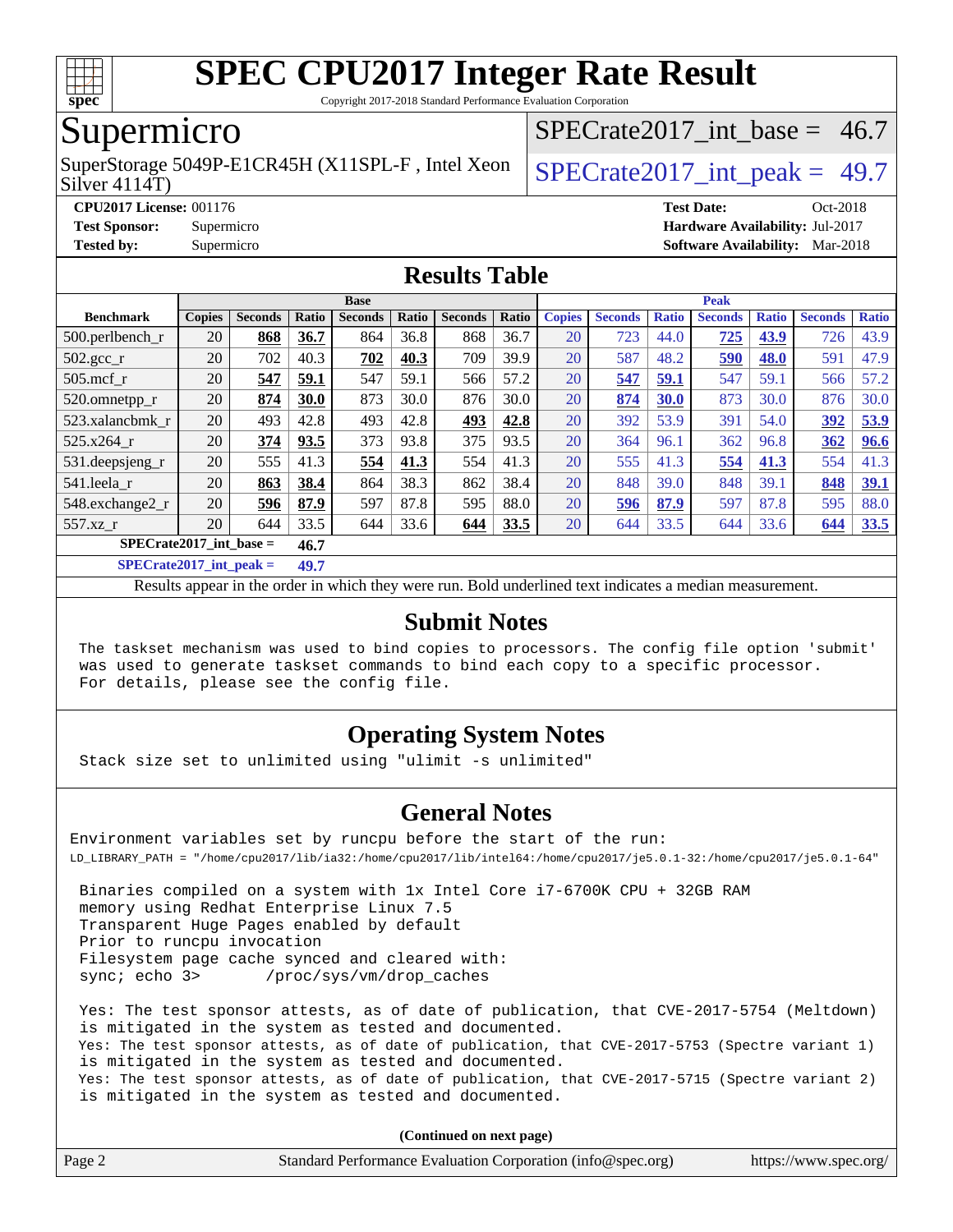

Copyright 2017-2018 Standard Performance Evaluation Corporation

### Supermicro

SuperStorage 5049P-E1CR45H (X11SPL-F, Intel Xeon  $\big|$  SPECrate 2017 int peak = 49.7

[SPECrate2017\\_int\\_base =](http://www.spec.org/auto/cpu2017/Docs/result-fields.html#SPECrate2017intbase) 46.7

#### Silver 4114T)

**[CPU2017 License:](http://www.spec.org/auto/cpu2017/Docs/result-fields.html#CPU2017License)** 001176 **[Test Date:](http://www.spec.org/auto/cpu2017/Docs/result-fields.html#TestDate)** Oct-2018 **[Test Sponsor:](http://www.spec.org/auto/cpu2017/Docs/result-fields.html#TestSponsor)** Supermicro **[Hardware Availability:](http://www.spec.org/auto/cpu2017/Docs/result-fields.html#HardwareAvailability)** Jul-2017 **[Tested by:](http://www.spec.org/auto/cpu2017/Docs/result-fields.html#Testedby)** Supermicro **[Software Availability:](http://www.spec.org/auto/cpu2017/Docs/result-fields.html#SoftwareAvailability)** Mar-2018

#### **[General Notes \(Continued\)](http://www.spec.org/auto/cpu2017/Docs/result-fields.html#GeneralNotes)**

 jemalloc, a general purpose malloc implementation built with the RedHat Enterprise 7.5, and the system compiler gcc 4.8.5 sources available from jemalloc.net or <https://github.com/jemalloc/jemalloc/releases>

### **[Platform Notes](http://www.spec.org/auto/cpu2017/Docs/result-fields.html#PlatformNotes)**

Page 3 Standard Performance Evaluation Corporation [\(info@spec.org\)](mailto:info@spec.org) <https://www.spec.org/> BIOS Settings: LLC prefetch = Enable Power Technology = Custom Power Performance Tuning = BIOS Controls EPB ENERGY\_PERF\_BIAS\_CFG mode = Maximum Performance Hardware P-state = Out of Band Mode XPT Prefetch = Enable Stale AtoS = Enable LLC dead line alloc = Disable SDDC Plus One = Disable ADDDC Sparing = Disable Patrol Scrub = Disable Sysinfo program /home/cpu2017/bin/sysinfo Rev: r5974 of 2018-05-19 9bcde8f2999c33d61f64985e45859ea9 running on linux-52ma Fri Oct 19 18:31:02 2018 SUT (System Under Test) info as seen by some common utilities. For more information on this section, see <https://www.spec.org/cpu2017/Docs/config.html#sysinfo> From /proc/cpuinfo model name : Intel(R) Xeon(R) Silver 4114T CPU @ 2.20GHz 1 "physical id"s (chips) 20 "processors" cores, siblings (Caution: counting these is hw and system dependent. The following excerpts from /proc/cpuinfo might not be reliable. Use with caution.) cpu cores : 10 siblings : 20 physical 0: cores 0 1 2 3 4 8 9 10 11 12 From lscpu: Architecture: x86\_64 CPU op-mode(s): 32-bit, 64-bit Byte Order: Little Endian  $CPU(s):$  20 On-line CPU(s) list: 0-19 Thread(s) per core: 2 Core(s) per socket: 10 Socket(s): 1 NUMA node(s): 1 **(Continued on next page)**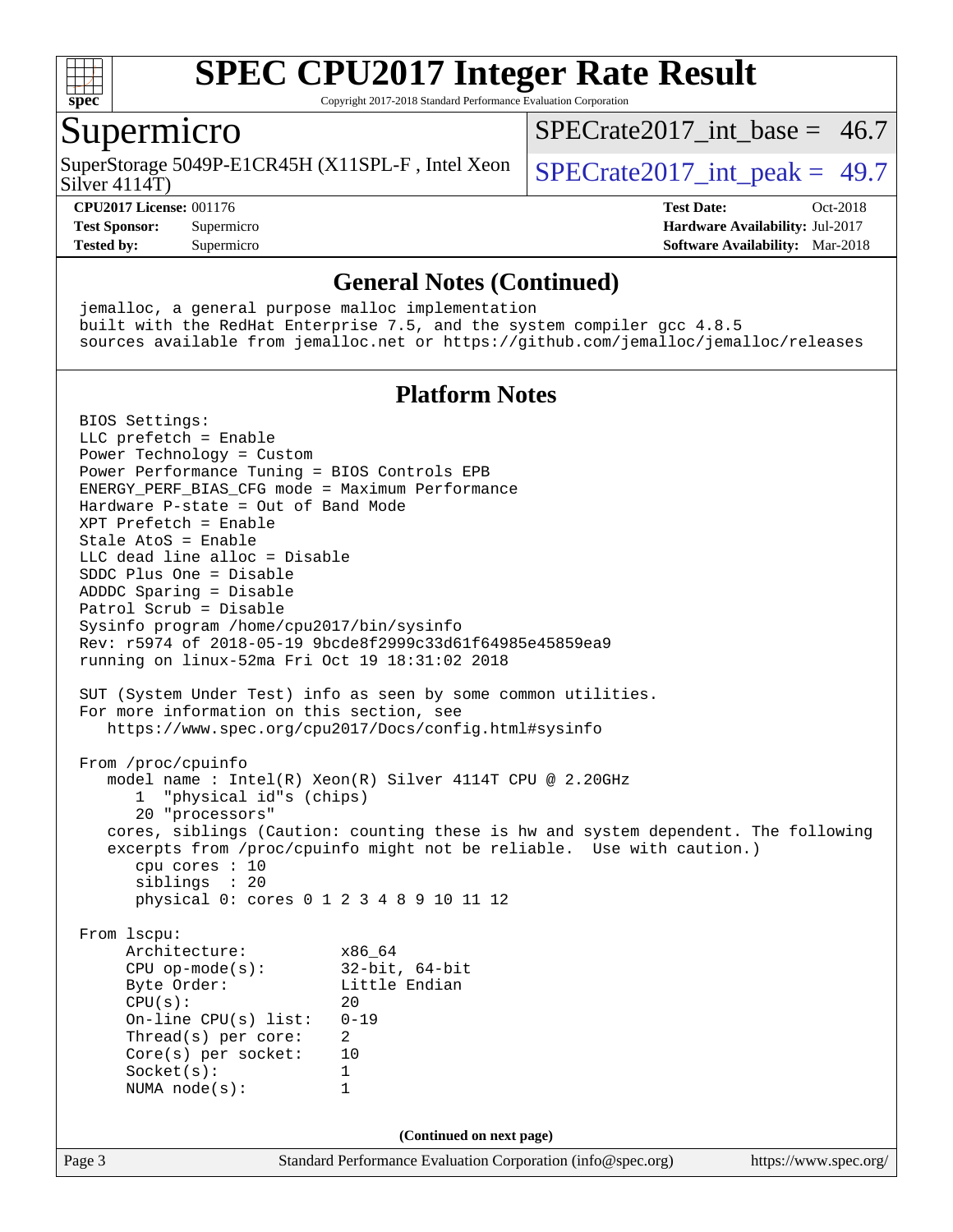

Copyright 2017-2018 Standard Performance Evaluation Corporation

### Supermicro

Silver 4114T) SuperStorage 5049P-E1CR45H (X11SPL-F, Intel Xeon  $\big|$  [SPECrate2017\\_int\\_peak =](http://www.spec.org/auto/cpu2017/Docs/result-fields.html#SPECrate2017intpeak) 49.7

[SPECrate2017\\_int\\_base =](http://www.spec.org/auto/cpu2017/Docs/result-fields.html#SPECrate2017intbase) 46.7

**[CPU2017 License:](http://www.spec.org/auto/cpu2017/Docs/result-fields.html#CPU2017License)** 001176 **[Test Date:](http://www.spec.org/auto/cpu2017/Docs/result-fields.html#TestDate)** Oct-2018 **[Test Sponsor:](http://www.spec.org/auto/cpu2017/Docs/result-fields.html#TestSponsor)** Supermicro **[Hardware Availability:](http://www.spec.org/auto/cpu2017/Docs/result-fields.html#HardwareAvailability)** Jul-2017 **[Tested by:](http://www.spec.org/auto/cpu2017/Docs/result-fields.html#Testedby)** Supermicro **[Software Availability:](http://www.spec.org/auto/cpu2017/Docs/result-fields.html#SoftwareAvailability)** Mar-2018

### **[Platform Notes \(Continued\)](http://www.spec.org/auto/cpu2017/Docs/result-fields.html#PlatformNotes)**

| Vendor ID:                                                                                                                                         | GenuineIntel                                                                                                                                                                                                                                                                                                                                                                                                                                                                                                                                                                                                                                                                                                                                                      |
|----------------------------------------------------------------------------------------------------------------------------------------------------|-------------------------------------------------------------------------------------------------------------------------------------------------------------------------------------------------------------------------------------------------------------------------------------------------------------------------------------------------------------------------------------------------------------------------------------------------------------------------------------------------------------------------------------------------------------------------------------------------------------------------------------------------------------------------------------------------------------------------------------------------------------------|
| CPU family:                                                                                                                                        | 6                                                                                                                                                                                                                                                                                                                                                                                                                                                                                                                                                                                                                                                                                                                                                                 |
| Model:                                                                                                                                             | 85                                                                                                                                                                                                                                                                                                                                                                                                                                                                                                                                                                                                                                                                                                                                                                |
| Model name:                                                                                                                                        | $Intel(R) Xeon(R) Silver 4114T CPU @ 2.20GHz$                                                                                                                                                                                                                                                                                                                                                                                                                                                                                                                                                                                                                                                                                                                     |
| Stepping:                                                                                                                                          | 4                                                                                                                                                                                                                                                                                                                                                                                                                                                                                                                                                                                                                                                                                                                                                                 |
| CPU MHz:                                                                                                                                           | 2199.991                                                                                                                                                                                                                                                                                                                                                                                                                                                                                                                                                                                                                                                                                                                                                          |
| BogoMIPS:                                                                                                                                          | 4399.98                                                                                                                                                                                                                                                                                                                                                                                                                                                                                                                                                                                                                                                                                                                                                           |
| Virtualization:                                                                                                                                    | $VT - x$                                                                                                                                                                                                                                                                                                                                                                                                                                                                                                                                                                                                                                                                                                                                                          |
| $L1d$ cache:                                                                                                                                       | 32K                                                                                                                                                                                                                                                                                                                                                                                                                                                                                                                                                                                                                                                                                                                                                               |
| Lli cache:                                                                                                                                         | 32K                                                                                                                                                                                                                                                                                                                                                                                                                                                                                                                                                                                                                                                                                                                                                               |
| L2 cache:                                                                                                                                          | 1024K                                                                                                                                                                                                                                                                                                                                                                                                                                                                                                                                                                                                                                                                                                                                                             |
| L3 cache:                                                                                                                                          | 14080K                                                                                                                                                                                                                                                                                                                                                                                                                                                                                                                                                                                                                                                                                                                                                            |
| NUMA node0 CPU(s):                                                                                                                                 | $0 - 19$                                                                                                                                                                                                                                                                                                                                                                                                                                                                                                                                                                                                                                                                                                                                                          |
| Flags:                                                                                                                                             | fpu vme de pse tsc msr pae mce cx8 apic sep mtrr pge mca cmov                                                                                                                                                                                                                                                                                                                                                                                                                                                                                                                                                                                                                                                                                                     |
|                                                                                                                                                    | pat pse36 clflush dts acpi mmx fxsr sse sse2 ss ht tm pbe syscall nx pdpe1gb rdtscp<br>lm constant_tsc art arch_perfmon pebs bts rep_good nopl xtopology nonstop_tsc<br>aperfmperf eagerfpu pni pclmulqdq dtes64 monitor ds_cpl vmx smx est tm2 ssse3 sdbg<br>fma cx16 xtpr pdcm pcid dca sse4_1 sse4_2 x2apic movbe popcnt tsc_deadline_timer aes<br>xsave avx f16c rdrand lahf_lm abm 3dnowprefetch ida arat epb invpcid_single pln pts<br>dtherm hwp_epp intel_pt rsb_ctxsw spec_ctrl retpoline kaiser tpr_shadow vnmi<br>flexpriority ept vpid fsgsbase tsc_adjust bmil hle avx2 smep bmi2 erms invpcid rtm<br>cqm mpx avx512f avx512dq rdseed adx smap clflushopt clwb avx512cd avx512bw avx512vl<br>xsaveopt xsavec xgetbvl cqm_llc cqm_occup_llc pku ospke |
| /proc/cpuinfo cache data<br>cache size : 14080 KB                                                                                                  |                                                                                                                                                                                                                                                                                                                                                                                                                                                                                                                                                                                                                                                                                                                                                                   |
| physical chip.<br>available: 1 nodes (0)<br>node 0 size: 192078 MB<br>node 0 free: 191382 MB<br>node distances:<br>$\overline{0}$<br>node<br>0: 10 | From numactl --hardware WARNING: a numactl 'node' might or might not correspond to a<br>node 0 cpus: 0 1 2 3 4 5 6 7 8 9 10 11 12 13 14 15 16 17 18 19                                                                                                                                                                                                                                                                                                                                                                                                                                                                                                                                                                                                            |
| From /proc/meminfo<br>MemTotal:<br>196687880 kB<br>HugePages_Total:<br>0<br>Hugepagesize: 2048 kB                                                  |                                                                                                                                                                                                                                                                                                                                                                                                                                                                                                                                                                                                                                                                                                                                                                   |
| From /etc/*release* /etc/*version*<br>SuSE-release:<br>SUSE Linux Enterprise Server 12 (x86_64)<br>$VERSION = 12$<br>PATCHLEVEL = 3                |                                                                                                                                                                                                                                                                                                                                                                                                                                                                                                                                                                                                                                                                                                                                                                   |
|                                                                                                                                                    | (Continued on next page)                                                                                                                                                                                                                                                                                                                                                                                                                                                                                                                                                                                                                                                                                                                                          |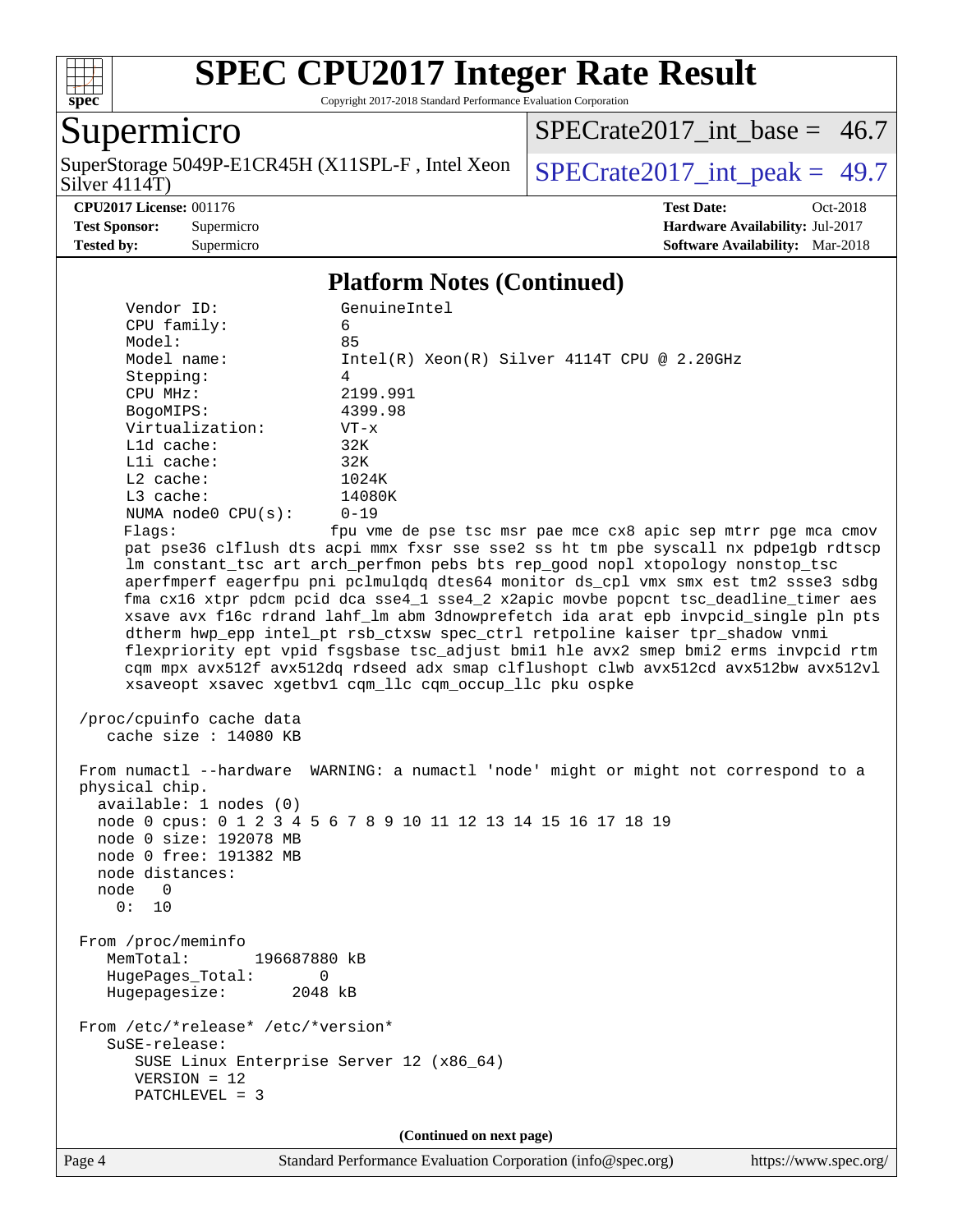

Copyright 2017-2018 Standard Performance Evaluation Corporation

### Supermicro

Silver 4114T) SuperStorage 5049P-E1CR45H (X11SPL-F, Intel Xeon  $\big|$  SPECrate 2017 int peak = 49.7

SPECrate2017 int\_base =  $46.7$ 

**[CPU2017 License:](http://www.spec.org/auto/cpu2017/Docs/result-fields.html#CPU2017License)** 001176 **[Test Date:](http://www.spec.org/auto/cpu2017/Docs/result-fields.html#TestDate)** Oct-2018 **[Test Sponsor:](http://www.spec.org/auto/cpu2017/Docs/result-fields.html#TestSponsor)** Supermicro **[Hardware Availability:](http://www.spec.org/auto/cpu2017/Docs/result-fields.html#HardwareAvailability)** Jul-2017 **[Tested by:](http://www.spec.org/auto/cpu2017/Docs/result-fields.html#Testedby)** Supermicro **[Software Availability:](http://www.spec.org/auto/cpu2017/Docs/result-fields.html#SoftwareAvailability)** Mar-2018

#### **[Platform Notes \(Continued\)](http://www.spec.org/auto/cpu2017/Docs/result-fields.html#PlatformNotes)**

 # This file is deprecated and will be removed in a future service pack or release. # Please check /etc/os-release for details about this release. os-release: NAME="SLES" VERSION="12-SP3" VERSION\_ID="12.3" PRETTY\_NAME="SUSE Linux Enterprise Server 12 SP3" ID="sles" ANSI\_COLOR="0;32" CPE\_NAME="cpe:/o:suse:sles:12:sp3" uname -a: Linux linux-52ma 4.4.114-94.11-default #1 SMP Thu Feb 1 19:28:26 UTC 2018 (4309ff9) x86\_64 x86\_64 x86\_64 GNU/Linux Kernel self-reported vulnerability status: CVE-2017-5754 (Meltdown): Mitigation: PTI CVE-2017-5753 (Spectre variant 1): Mitigation: Barriers CVE-2017-5715 (Spectre variant 2): Mitigation: IBRS+IBPB run-level 3 Oct 19 18:28 SPEC is set to: /home/cpu2017 Filesystem Type Size Used Avail Use% Mounted on /dev/sda4 xfs 145G 48G 97G 33% /home Additional information from dmidecode follows. WARNING: Use caution when you interpret this section. The 'dmidecode' program reads system data which is "intended to allow hardware to be accurately determined", but the intent may not be met, as there are frequent changes to hardware, firmware, and the "DMTF SMBIOS" standard. BIOS American Megatrends Inc. 2.1 06/15/2018 Memory: 2x NO DIMM NO DIMM 6x Samsung M393A4K40BB2-CTD 32 GB 2 rank 2666, configured at 2400 (End of data from sysinfo program) **[Compiler Version Notes](http://www.spec.org/auto/cpu2017/Docs/result-fields.html#CompilerVersionNotes)** ============================================================================== CC 500.perlbench\_r(base)  $502.\text{gcc\_r}$ (base)  $505.\text{mcf\_r}$ (base)  $525.\text{x}264_\text{r}$ (base) 557.xz\_r(base)

----------------------------------------------------------------------------- icc (ICC) 18.0.2 20180210

Copyright (C) 1985-2018 Intel Corporation. All rights reserved.

|        | (Continued on next page)                                    |                       |
|--------|-------------------------------------------------------------|-----------------------|
| Page 5 | Standard Performance Evaluation Corporation (info@spec.org) | https://www.spec.org/ |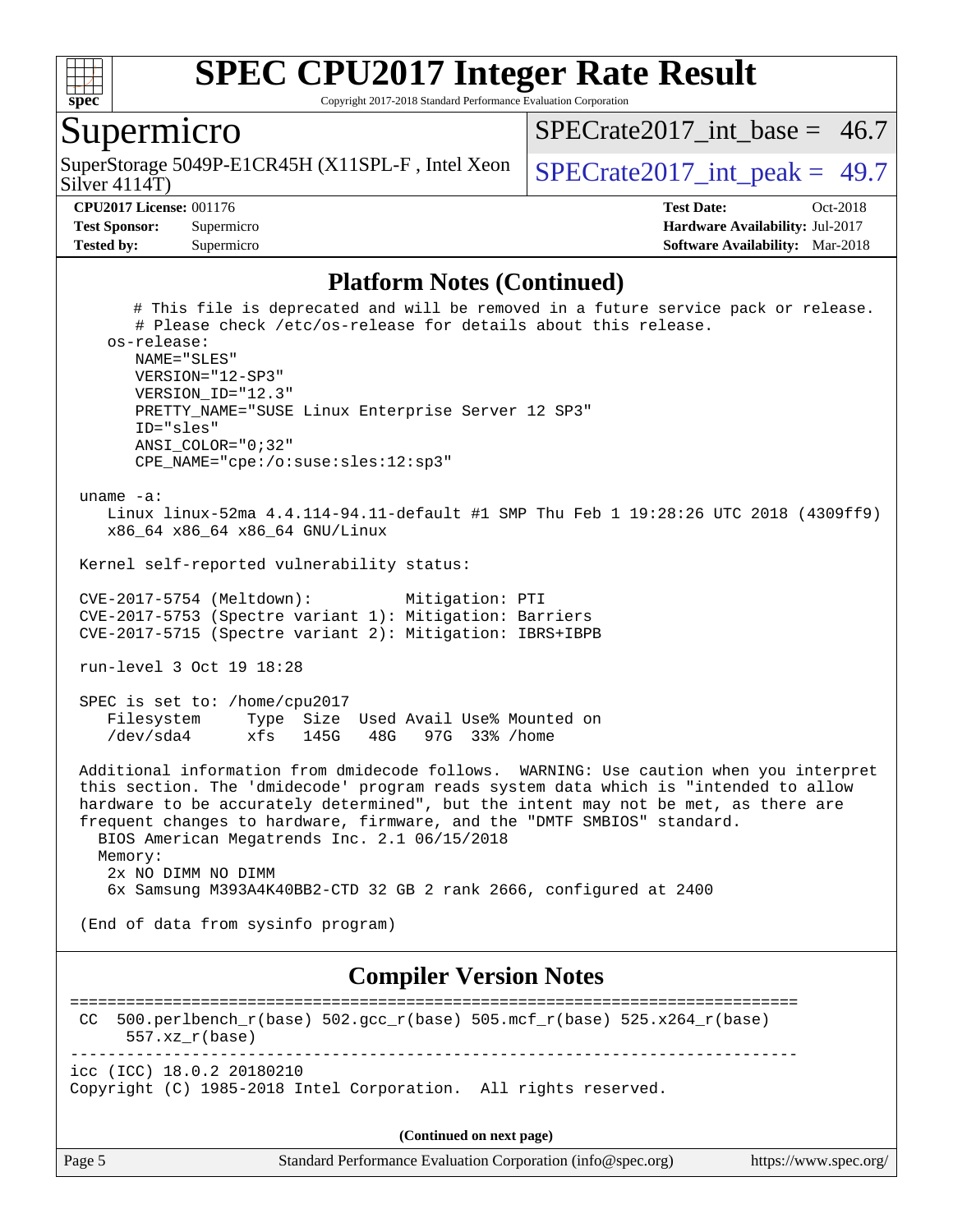

Copyright 2017-2018 Standard Performance Evaluation Corporation

### Supermicro

SuperStorage 5049P-E1CR45H (X11SPL-F, Intel Xeon  $\big|$  [SPECrate2017\\_int\\_peak =](http://www.spec.org/auto/cpu2017/Docs/result-fields.html#SPECrate2017intpeak) 49.7

[SPECrate2017\\_int\\_base =](http://www.spec.org/auto/cpu2017/Docs/result-fields.html#SPECrate2017intbase) 46.7

Silver 4114T)

**[CPU2017 License:](http://www.spec.org/auto/cpu2017/Docs/result-fields.html#CPU2017License)** 001176 **[Test Date:](http://www.spec.org/auto/cpu2017/Docs/result-fields.html#TestDate)** Oct-2018 **[Test Sponsor:](http://www.spec.org/auto/cpu2017/Docs/result-fields.html#TestSponsor)** Supermicro **[Hardware Availability:](http://www.spec.org/auto/cpu2017/Docs/result-fields.html#HardwareAvailability)** Jul-2017 **[Tested by:](http://www.spec.org/auto/cpu2017/Docs/result-fields.html#Testedby)** Supermicro **Supermicro [Software Availability:](http://www.spec.org/auto/cpu2017/Docs/result-fields.html#SoftwareAvailability)** Mar-2018

### **[Compiler Version Notes \(Continued\)](http://www.spec.org/auto/cpu2017/Docs/result-fields.html#CompilerVersionNotes)**

| CC  | 500.perlbench_r(peak) 502.gcc_r(peak) 505.mcf_r(peak) 525.x264_r(peak)<br>$557. xz_r (peak)$     |
|-----|--------------------------------------------------------------------------------------------------|
|     | icc (ICC) 18.0.2 20180210<br>Copyright (C) 1985-2018 Intel Corporation. All rights reserved.     |
|     | CXXC 520.omnetpp_r(base) 523.xalancbmk_r(base) 531.deepsjeng_r(base)<br>$541.$ leela_r(base)     |
|     | icpc (ICC) 18.0.2 20180210<br>Copyright (C) 1985-2018 Intel Corporation. All rights reserved.    |
|     | CXXC 520.omnetpp_r(peak) 523.xalancbmk_r(peak) 531.deepsjeng_r(peak)<br>541.leela_r(peak)        |
|     | icpc (ICC) 18.0.2 20180210<br>Copyright (C) 1985-2018 Intel Corporation. All rights reserved.    |
| FC. | 548.exchange2 r(base)                                                                            |
|     | ifort (IFORT) 18.0.2 20180210<br>Copyright (C) 1985-2018 Intel Corporation. All rights reserved. |
| FC  | $548$ . exchange $2r$ (peak)                                                                     |
|     | ifort (IFORT) 18.0.2 20180210<br>Copyright (C) 1985-2018 Intel Corporation. All rights reserved. |

[C benchmarks](http://www.spec.org/auto/cpu2017/Docs/result-fields.html#Cbenchmarks): [icc -m64 -std=c11](http://www.spec.org/cpu2017/results/res2018q4/cpu2017-20181029-09411.flags.html#user_CCbase_intel_icc_64bit_c11_33ee0cdaae7deeeab2a9725423ba97205ce30f63b9926c2519791662299b76a0318f32ddfffdc46587804de3178b4f9328c46fa7c2b0cd779d7a61945c91cd35)

**(Continued on next page)**

Page 6 Standard Performance Evaluation Corporation [\(info@spec.org\)](mailto:info@spec.org) <https://www.spec.org/>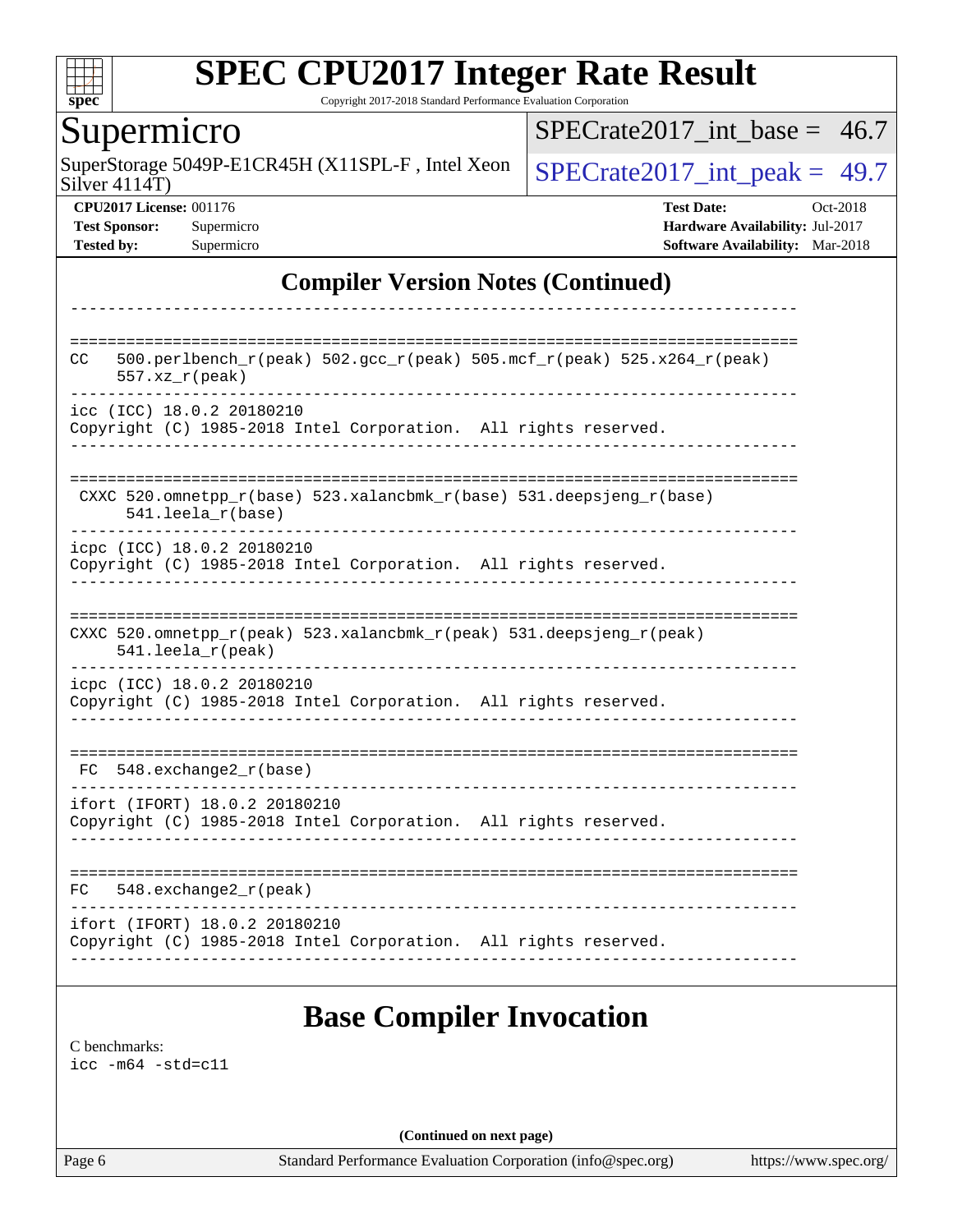

Copyright 2017-2018 Standard Performance Evaluation Corporation

### Supermicro

Silver 4114T) SuperStorage 5049P-E1CR45H (X11SPL-F, Intel Xeon  $\big|$  SPECrate 2017 int peak = 49.7

 $SPECTate2017\_int\_base = 46.7$ 

**[CPU2017 License:](http://www.spec.org/auto/cpu2017/Docs/result-fields.html#CPU2017License)** 001176 **[Test Date:](http://www.spec.org/auto/cpu2017/Docs/result-fields.html#TestDate)** Oct-2018 **[Test Sponsor:](http://www.spec.org/auto/cpu2017/Docs/result-fields.html#TestSponsor)** Supermicro **[Hardware Availability:](http://www.spec.org/auto/cpu2017/Docs/result-fields.html#HardwareAvailability)** Jul-2017 **[Tested by:](http://www.spec.org/auto/cpu2017/Docs/result-fields.html#Testedby)** Supermicro **[Software Availability:](http://www.spec.org/auto/cpu2017/Docs/result-fields.html#SoftwareAvailability)** Mar-2018

## **[Base Compiler Invocation \(Continued\)](http://www.spec.org/auto/cpu2017/Docs/result-fields.html#BaseCompilerInvocation)**

[C++ benchmarks:](http://www.spec.org/auto/cpu2017/Docs/result-fields.html#CXXbenchmarks) [icpc -m64](http://www.spec.org/cpu2017/results/res2018q4/cpu2017-20181029-09411.flags.html#user_CXXbase_intel_icpc_64bit_4ecb2543ae3f1412ef961e0650ca070fec7b7afdcd6ed48761b84423119d1bf6bdf5cad15b44d48e7256388bc77273b966e5eb805aefd121eb22e9299b2ec9d9)

[Fortran benchmarks](http://www.spec.org/auto/cpu2017/Docs/result-fields.html#Fortranbenchmarks): [ifort -m64](http://www.spec.org/cpu2017/results/res2018q4/cpu2017-20181029-09411.flags.html#user_FCbase_intel_ifort_64bit_24f2bb282fbaeffd6157abe4f878425411749daecae9a33200eee2bee2fe76f3b89351d69a8130dd5949958ce389cf37ff59a95e7a40d588e8d3a57e0c3fd751)

### **[Base Portability Flags](http://www.spec.org/auto/cpu2017/Docs/result-fields.html#BasePortabilityFlags)**

 500.perlbench\_r: [-DSPEC\\_LP64](http://www.spec.org/cpu2017/results/res2018q4/cpu2017-20181029-09411.flags.html#b500.perlbench_r_basePORTABILITY_DSPEC_LP64) [-DSPEC\\_LINUX\\_X64](http://www.spec.org/cpu2017/results/res2018q4/cpu2017-20181029-09411.flags.html#b500.perlbench_r_baseCPORTABILITY_DSPEC_LINUX_X64) 502.gcc\_r: [-DSPEC\\_LP64](http://www.spec.org/cpu2017/results/res2018q4/cpu2017-20181029-09411.flags.html#suite_basePORTABILITY502_gcc_r_DSPEC_LP64) 505.mcf\_r: [-DSPEC\\_LP64](http://www.spec.org/cpu2017/results/res2018q4/cpu2017-20181029-09411.flags.html#suite_basePORTABILITY505_mcf_r_DSPEC_LP64) 520.omnetpp\_r: [-DSPEC\\_LP64](http://www.spec.org/cpu2017/results/res2018q4/cpu2017-20181029-09411.flags.html#suite_basePORTABILITY520_omnetpp_r_DSPEC_LP64) 523.xalancbmk\_r: [-DSPEC\\_LP64](http://www.spec.org/cpu2017/results/res2018q4/cpu2017-20181029-09411.flags.html#suite_basePORTABILITY523_xalancbmk_r_DSPEC_LP64) [-DSPEC\\_LINUX](http://www.spec.org/cpu2017/results/res2018q4/cpu2017-20181029-09411.flags.html#b523.xalancbmk_r_baseCXXPORTABILITY_DSPEC_LINUX) 525.x264\_r: [-DSPEC\\_LP64](http://www.spec.org/cpu2017/results/res2018q4/cpu2017-20181029-09411.flags.html#suite_basePORTABILITY525_x264_r_DSPEC_LP64) 531.deepsjeng\_r: [-DSPEC\\_LP64](http://www.spec.org/cpu2017/results/res2018q4/cpu2017-20181029-09411.flags.html#suite_basePORTABILITY531_deepsjeng_r_DSPEC_LP64) 541.leela\_r: [-DSPEC\\_LP64](http://www.spec.org/cpu2017/results/res2018q4/cpu2017-20181029-09411.flags.html#suite_basePORTABILITY541_leela_r_DSPEC_LP64) 548.exchange2\_r: [-DSPEC\\_LP64](http://www.spec.org/cpu2017/results/res2018q4/cpu2017-20181029-09411.flags.html#suite_basePORTABILITY548_exchange2_r_DSPEC_LP64) 557.xz\_r: [-DSPEC\\_LP64](http://www.spec.org/cpu2017/results/res2018q4/cpu2017-20181029-09411.flags.html#suite_basePORTABILITY557_xz_r_DSPEC_LP64)

### **[Base Optimization Flags](http://www.spec.org/auto/cpu2017/Docs/result-fields.html#BaseOptimizationFlags)**

[C benchmarks](http://www.spec.org/auto/cpu2017/Docs/result-fields.html#Cbenchmarks):

[-Wl,-z,muldefs](http://www.spec.org/cpu2017/results/res2018q4/cpu2017-20181029-09411.flags.html#user_CCbase_link_force_multiple1_b4cbdb97b34bdee9ceefcfe54f4c8ea74255f0b02a4b23e853cdb0e18eb4525ac79b5a88067c842dd0ee6996c24547a27a4b99331201badda8798ef8a743f577) [-xCORE-AVX512](http://www.spec.org/cpu2017/results/res2018q4/cpu2017-20181029-09411.flags.html#user_CCbase_f-xCORE-AVX512) [-ipo](http://www.spec.org/cpu2017/results/res2018q4/cpu2017-20181029-09411.flags.html#user_CCbase_f-ipo) [-O3](http://www.spec.org/cpu2017/results/res2018q4/cpu2017-20181029-09411.flags.html#user_CCbase_f-O3) [-no-prec-div](http://www.spec.org/cpu2017/results/res2018q4/cpu2017-20181029-09411.flags.html#user_CCbase_f-no-prec-div) [-qopt-mem-layout-trans=3](http://www.spec.org/cpu2017/results/res2018q4/cpu2017-20181029-09411.flags.html#user_CCbase_f-qopt-mem-layout-trans_de80db37974c74b1f0e20d883f0b675c88c3b01e9d123adea9b28688d64333345fb62bc4a798493513fdb68f60282f9a726aa07f478b2f7113531aecce732043) [-L/usr/local/je5.0.1-64/lib](http://www.spec.org/cpu2017/results/res2018q4/cpu2017-20181029-09411.flags.html#user_CCbase_jemalloc_link_path64_4b10a636b7bce113509b17f3bd0d6226c5fb2346b9178c2d0232c14f04ab830f976640479e5c33dc2bcbbdad86ecfb6634cbbd4418746f06f368b512fced5394) [-ljemalloc](http://www.spec.org/cpu2017/results/res2018q4/cpu2017-20181029-09411.flags.html#user_CCbase_jemalloc_link_lib_d1249b907c500fa1c0672f44f562e3d0f79738ae9e3c4a9c376d49f265a04b9c99b167ecedbf6711b3085be911c67ff61f150a17b3472be731631ba4d0471706)

[C++ benchmarks:](http://www.spec.org/auto/cpu2017/Docs/result-fields.html#CXXbenchmarks)

[-Wl,-z,muldefs](http://www.spec.org/cpu2017/results/res2018q4/cpu2017-20181029-09411.flags.html#user_CXXbase_link_force_multiple1_b4cbdb97b34bdee9ceefcfe54f4c8ea74255f0b02a4b23e853cdb0e18eb4525ac79b5a88067c842dd0ee6996c24547a27a4b99331201badda8798ef8a743f577) [-xCORE-AVX512](http://www.spec.org/cpu2017/results/res2018q4/cpu2017-20181029-09411.flags.html#user_CXXbase_f-xCORE-AVX512) [-ipo](http://www.spec.org/cpu2017/results/res2018q4/cpu2017-20181029-09411.flags.html#user_CXXbase_f-ipo) [-O3](http://www.spec.org/cpu2017/results/res2018q4/cpu2017-20181029-09411.flags.html#user_CXXbase_f-O3) [-no-prec-div](http://www.spec.org/cpu2017/results/res2018q4/cpu2017-20181029-09411.flags.html#user_CXXbase_f-no-prec-div) [-qopt-mem-layout-trans=3](http://www.spec.org/cpu2017/results/res2018q4/cpu2017-20181029-09411.flags.html#user_CXXbase_f-qopt-mem-layout-trans_de80db37974c74b1f0e20d883f0b675c88c3b01e9d123adea9b28688d64333345fb62bc4a798493513fdb68f60282f9a726aa07f478b2f7113531aecce732043) [-L/usr/local/je5.0.1-64/lib](http://www.spec.org/cpu2017/results/res2018q4/cpu2017-20181029-09411.flags.html#user_CXXbase_jemalloc_link_path64_4b10a636b7bce113509b17f3bd0d6226c5fb2346b9178c2d0232c14f04ab830f976640479e5c33dc2bcbbdad86ecfb6634cbbd4418746f06f368b512fced5394) [-ljemalloc](http://www.spec.org/cpu2017/results/res2018q4/cpu2017-20181029-09411.flags.html#user_CXXbase_jemalloc_link_lib_d1249b907c500fa1c0672f44f562e3d0f79738ae9e3c4a9c376d49f265a04b9c99b167ecedbf6711b3085be911c67ff61f150a17b3472be731631ba4d0471706)

#### [Fortran benchmarks](http://www.spec.org/auto/cpu2017/Docs/result-fields.html#Fortranbenchmarks):

[-Wl,-z,muldefs](http://www.spec.org/cpu2017/results/res2018q4/cpu2017-20181029-09411.flags.html#user_FCbase_link_force_multiple1_b4cbdb97b34bdee9ceefcfe54f4c8ea74255f0b02a4b23e853cdb0e18eb4525ac79b5a88067c842dd0ee6996c24547a27a4b99331201badda8798ef8a743f577) [-xCORE-AVX512](http://www.spec.org/cpu2017/results/res2018q4/cpu2017-20181029-09411.flags.html#user_FCbase_f-xCORE-AVX512) [-ipo](http://www.spec.org/cpu2017/results/res2018q4/cpu2017-20181029-09411.flags.html#user_FCbase_f-ipo) [-O3](http://www.spec.org/cpu2017/results/res2018q4/cpu2017-20181029-09411.flags.html#user_FCbase_f-O3) [-no-prec-div](http://www.spec.org/cpu2017/results/res2018q4/cpu2017-20181029-09411.flags.html#user_FCbase_f-no-prec-div) [-qopt-mem-layout-trans=3](http://www.spec.org/cpu2017/results/res2018q4/cpu2017-20181029-09411.flags.html#user_FCbase_f-qopt-mem-layout-trans_de80db37974c74b1f0e20d883f0b675c88c3b01e9d123adea9b28688d64333345fb62bc4a798493513fdb68f60282f9a726aa07f478b2f7113531aecce732043) [-nostandard-realloc-lhs](http://www.spec.org/cpu2017/results/res2018q4/cpu2017-20181029-09411.flags.html#user_FCbase_f_2003_std_realloc_82b4557e90729c0f113870c07e44d33d6f5a304b4f63d4c15d2d0f1fab99f5daaed73bdb9275d9ae411527f28b936061aa8b9c8f2d63842963b95c9dd6426b8a) [-L/usr/local/je5.0.1-64/lib](http://www.spec.org/cpu2017/results/res2018q4/cpu2017-20181029-09411.flags.html#user_FCbase_jemalloc_link_path64_4b10a636b7bce113509b17f3bd0d6226c5fb2346b9178c2d0232c14f04ab830f976640479e5c33dc2bcbbdad86ecfb6634cbbd4418746f06f368b512fced5394) [-ljemalloc](http://www.spec.org/cpu2017/results/res2018q4/cpu2017-20181029-09411.flags.html#user_FCbase_jemalloc_link_lib_d1249b907c500fa1c0672f44f562e3d0f79738ae9e3c4a9c376d49f265a04b9c99b167ecedbf6711b3085be911c67ff61f150a17b3472be731631ba4d0471706)

## **[Peak Compiler Invocation](http://www.spec.org/auto/cpu2017/Docs/result-fields.html#PeakCompilerInvocation)**

[C benchmarks \(except as noted below\)](http://www.spec.org/auto/cpu2017/Docs/result-fields.html#Cbenchmarksexceptasnotedbelow): [icc -m64 -std=c11](http://www.spec.org/cpu2017/results/res2018q4/cpu2017-20181029-09411.flags.html#user_CCpeak_intel_icc_64bit_c11_33ee0cdaae7deeeab2a9725423ba97205ce30f63b9926c2519791662299b76a0318f32ddfffdc46587804de3178b4f9328c46fa7c2b0cd779d7a61945c91cd35)

**(Continued on next page)**

Page 7 Standard Performance Evaluation Corporation [\(info@spec.org\)](mailto:info@spec.org) <https://www.spec.org/>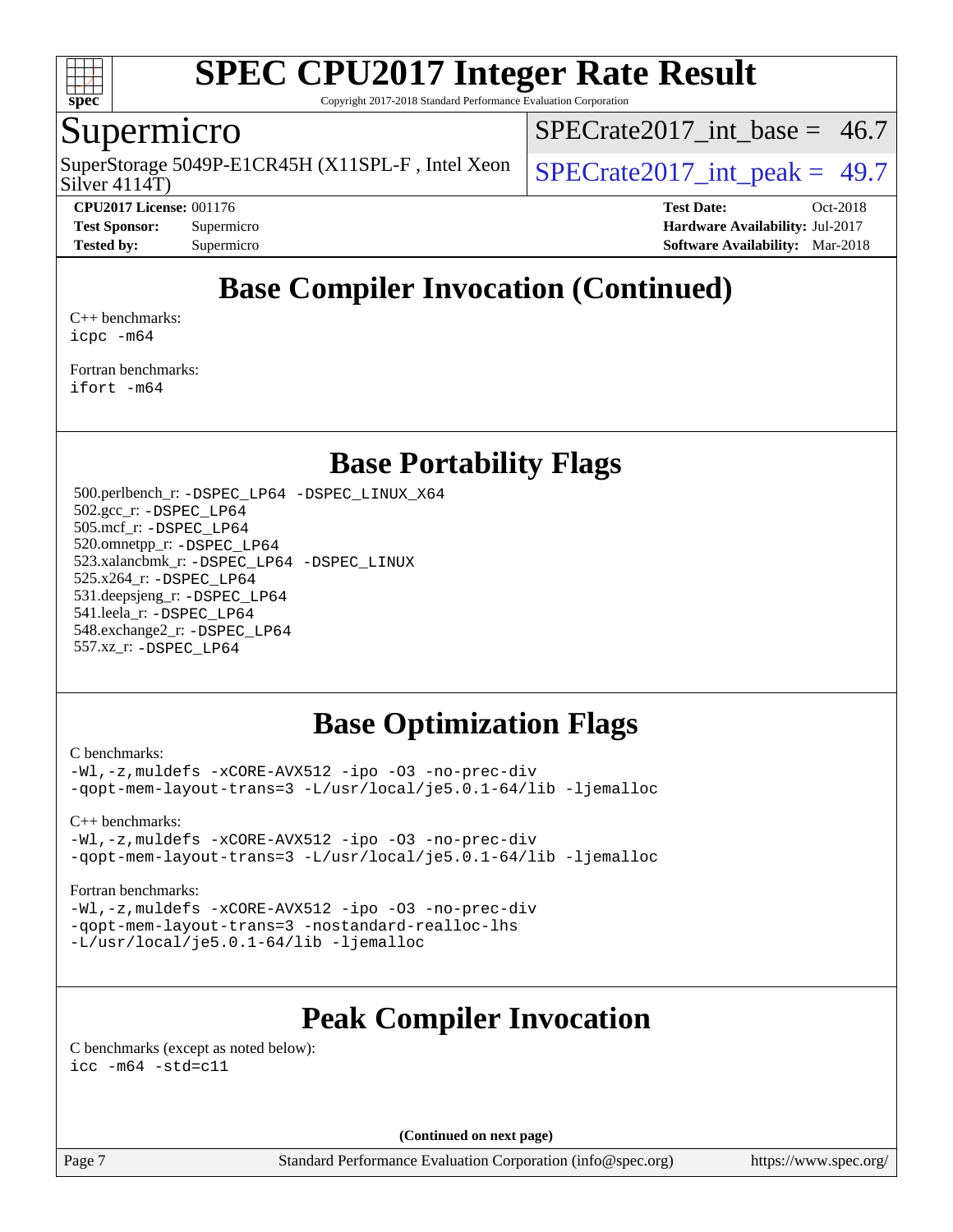

Copyright 2017-2018 Standard Performance Evaluation Corporation

### Supermicro

SuperStorage 5049P-E1CR45H (X11SPL-F, Intel Xeon  $\big|$  SPECrate 2017 int peak = 49.7

SPECrate2017 int\_base =  $46.7$ 

Silver 4114T)

**[CPU2017 License:](http://www.spec.org/auto/cpu2017/Docs/result-fields.html#CPU2017License)** 001176 **[Test Date:](http://www.spec.org/auto/cpu2017/Docs/result-fields.html#TestDate)** Oct-2018 **[Test Sponsor:](http://www.spec.org/auto/cpu2017/Docs/result-fields.html#TestSponsor)** Supermicro **[Hardware Availability:](http://www.spec.org/auto/cpu2017/Docs/result-fields.html#HardwareAvailability)** Jul-2017 **[Tested by:](http://www.spec.org/auto/cpu2017/Docs/result-fields.html#Testedby)** Supermicro **[Software Availability:](http://www.spec.org/auto/cpu2017/Docs/result-fields.html#SoftwareAvailability)** Mar-2018

# **[Peak Compiler Invocation \(Continued\)](http://www.spec.org/auto/cpu2017/Docs/result-fields.html#PeakCompilerInvocation)**

502.gcc\_r: [icc -m32 -std=c11 -L/home/prasadj/specdev/IC18u2\\_Internal/lin\\_18\\_0\\_20180210/compiler/lib/ia32\\_lin](http://www.spec.org/cpu2017/results/res2018q4/cpu2017-20181029-09411.flags.html#user_peakCCLD502_gcc_r_intel_icc_a481ac844e7127046fad14d498c730a1848fa901fbbb2c3dfdd5e9fbbac777c8009953946d55d8b6afe8ed0da70dd2b4f8dedbdf7ab1ee211ba70d24a5d89f85)

[C++ benchmarks \(except as noted below\):](http://www.spec.org/auto/cpu2017/Docs/result-fields.html#CXXbenchmarksexceptasnotedbelow)

[icpc -m64](http://www.spec.org/cpu2017/results/res2018q4/cpu2017-20181029-09411.flags.html#user_CXXpeak_intel_icpc_64bit_4ecb2543ae3f1412ef961e0650ca070fec7b7afdcd6ed48761b84423119d1bf6bdf5cad15b44d48e7256388bc77273b966e5eb805aefd121eb22e9299b2ec9d9)

523.xalancbmk\_r: [icpc -m32 -L/home/prasadj/specdev/IC18u2\\_Internal/lin\\_18\\_0\\_20180210/compiler/lib/ia32\\_lin](http://www.spec.org/cpu2017/results/res2018q4/cpu2017-20181029-09411.flags.html#user_peakCXXLD523_xalancbmk_r_intel_icpc_c6d030cd79af6ea7d6fb64c57e8fe7ae8fe0b96fc5a3b3f4a10e3273b3d7fa9decd8263f6330cef23f751cb093a69fae84a2bf4c243500a8eed069248128076f)

### [Fortran benchmarks](http://www.spec.org/auto/cpu2017/Docs/result-fields.html#Fortranbenchmarks):

[ifort -m64](http://www.spec.org/cpu2017/results/res2018q4/cpu2017-20181029-09411.flags.html#user_FCpeak_intel_ifort_64bit_24f2bb282fbaeffd6157abe4f878425411749daecae9a33200eee2bee2fe76f3b89351d69a8130dd5949958ce389cf37ff59a95e7a40d588e8d3a57e0c3fd751)

## **[Peak Portability Flags](http://www.spec.org/auto/cpu2017/Docs/result-fields.html#PeakPortabilityFlags)**

 500.perlbench\_r: [-DSPEC\\_LP64](http://www.spec.org/cpu2017/results/res2018q4/cpu2017-20181029-09411.flags.html#b500.perlbench_r_peakPORTABILITY_DSPEC_LP64) [-DSPEC\\_LINUX\\_X64](http://www.spec.org/cpu2017/results/res2018q4/cpu2017-20181029-09411.flags.html#b500.perlbench_r_peakCPORTABILITY_DSPEC_LINUX_X64) 502.gcc\_r: [-D\\_FILE\\_OFFSET\\_BITS=64](http://www.spec.org/cpu2017/results/res2018q4/cpu2017-20181029-09411.flags.html#user_peakPORTABILITY502_gcc_r_file_offset_bits_64_5ae949a99b284ddf4e95728d47cb0843d81b2eb0e18bdfe74bbf0f61d0b064f4bda2f10ea5eb90e1dcab0e84dbc592acfc5018bc955c18609f94ddb8d550002c) 505.mcf\_r: [-DSPEC\\_LP64](http://www.spec.org/cpu2017/results/res2018q4/cpu2017-20181029-09411.flags.html#suite_peakPORTABILITY505_mcf_r_DSPEC_LP64) 520.omnetpp\_r: [-DSPEC\\_LP64](http://www.spec.org/cpu2017/results/res2018q4/cpu2017-20181029-09411.flags.html#suite_peakPORTABILITY520_omnetpp_r_DSPEC_LP64) 523.xalancbmk\_r: [-D\\_FILE\\_OFFSET\\_BITS=64](http://www.spec.org/cpu2017/results/res2018q4/cpu2017-20181029-09411.flags.html#user_peakPORTABILITY523_xalancbmk_r_file_offset_bits_64_5ae949a99b284ddf4e95728d47cb0843d81b2eb0e18bdfe74bbf0f61d0b064f4bda2f10ea5eb90e1dcab0e84dbc592acfc5018bc955c18609f94ddb8d550002c) [-DSPEC\\_LINUX](http://www.spec.org/cpu2017/results/res2018q4/cpu2017-20181029-09411.flags.html#b523.xalancbmk_r_peakCXXPORTABILITY_DSPEC_LINUX) 525.x264\_r: [-DSPEC\\_LP64](http://www.spec.org/cpu2017/results/res2018q4/cpu2017-20181029-09411.flags.html#suite_peakPORTABILITY525_x264_r_DSPEC_LP64) 531.deepsjeng\_r: [-DSPEC\\_LP64](http://www.spec.org/cpu2017/results/res2018q4/cpu2017-20181029-09411.flags.html#suite_peakPORTABILITY531_deepsjeng_r_DSPEC_LP64) 541.leela\_r: [-DSPEC\\_LP64](http://www.spec.org/cpu2017/results/res2018q4/cpu2017-20181029-09411.flags.html#suite_peakPORTABILITY541_leela_r_DSPEC_LP64) 548.exchange2\_r: [-DSPEC\\_LP64](http://www.spec.org/cpu2017/results/res2018q4/cpu2017-20181029-09411.flags.html#suite_peakPORTABILITY548_exchange2_r_DSPEC_LP64) 557.xz\_r: [-DSPEC\\_LP64](http://www.spec.org/cpu2017/results/res2018q4/cpu2017-20181029-09411.flags.html#suite_peakPORTABILITY557_xz_r_DSPEC_LP64)

# **[Peak Optimization Flags](http://www.spec.org/auto/cpu2017/Docs/result-fields.html#PeakOptimizationFlags)**

[C benchmarks](http://www.spec.org/auto/cpu2017/Docs/result-fields.html#Cbenchmarks):

```
 500.perlbench_r: -Wl,-z,muldefs -prof-gen(pass 1) -prof-use(pass 2) -ipo
-xCORE-AVX512 -O3 -no-prec-div -qopt-mem-layout-trans=3
-fno-strict-overflow -L/usr/local/je5.0.1-64/lib
-ljemalloc
```
 502.gcc\_r: [-Wl,-z,muldefs](http://www.spec.org/cpu2017/results/res2018q4/cpu2017-20181029-09411.flags.html#user_peakEXTRA_LDFLAGS502_gcc_r_link_force_multiple1_b4cbdb97b34bdee9ceefcfe54f4c8ea74255f0b02a4b23e853cdb0e18eb4525ac79b5a88067c842dd0ee6996c24547a27a4b99331201badda8798ef8a743f577) [-prof-gen](http://www.spec.org/cpu2017/results/res2018q4/cpu2017-20181029-09411.flags.html#user_peakPASS1_CFLAGSPASS1_LDFLAGS502_gcc_r_prof_gen_5aa4926d6013ddb2a31985c654b3eb18169fc0c6952a63635c234f711e6e63dd76e94ad52365559451ec499a2cdb89e4dc58ba4c67ef54ca681ffbe1461d6b36)(pass 1) [-prof-use](http://www.spec.org/cpu2017/results/res2018q4/cpu2017-20181029-09411.flags.html#user_peakPASS2_CFLAGSPASS2_LDFLAGS502_gcc_r_prof_use_1a21ceae95f36a2b53c25747139a6c16ca95bd9def2a207b4f0849963b97e94f5260e30a0c64f4bb623698870e679ca08317ef8150905d41bd88c6f78df73f19)(pass 2) [-ipo](http://www.spec.org/cpu2017/results/res2018q4/cpu2017-20181029-09411.flags.html#user_peakPASS1_COPTIMIZEPASS2_COPTIMIZE502_gcc_r_f-ipo) [-xCORE-AVX512](http://www.spec.org/cpu2017/results/res2018q4/cpu2017-20181029-09411.flags.html#user_peakPASS2_COPTIMIZE502_gcc_r_f-xCORE-AVX512) [-O3](http://www.spec.org/cpu2017/results/res2018q4/cpu2017-20181029-09411.flags.html#user_peakPASS1_COPTIMIZEPASS2_COPTIMIZE502_gcc_r_f-O3) [-no-prec-div](http://www.spec.org/cpu2017/results/res2018q4/cpu2017-20181029-09411.flags.html#user_peakPASS1_COPTIMIZEPASS2_COPTIMIZE502_gcc_r_f-no-prec-div) [-qopt-mem-layout-trans=3](http://www.spec.org/cpu2017/results/res2018q4/cpu2017-20181029-09411.flags.html#user_peakPASS1_COPTIMIZEPASS2_COPTIMIZE502_gcc_r_f-qopt-mem-layout-trans_de80db37974c74b1f0e20d883f0b675c88c3b01e9d123adea9b28688d64333345fb62bc4a798493513fdb68f60282f9a726aa07f478b2f7113531aecce732043) [-L/usr/local/je5.0.1-32/lib](http://www.spec.org/cpu2017/results/res2018q4/cpu2017-20181029-09411.flags.html#user_peakEXTRA_LIBS502_gcc_r_jemalloc_link_path32_e29f22e8e6c17053bbc6a0971f5a9c01a601a06bb1a59df2084b77a2fe0a2995b64fd4256feaeea39eeba3aae142e96e2b2b0a28974019c0c0c88139a84f900a) [-ljemalloc](http://www.spec.org/cpu2017/results/res2018q4/cpu2017-20181029-09411.flags.html#user_peakEXTRA_LIBS502_gcc_r_jemalloc_link_lib_d1249b907c500fa1c0672f44f562e3d0f79738ae9e3c4a9c376d49f265a04b9c99b167ecedbf6711b3085be911c67ff61f150a17b3472be731631ba4d0471706)

505.mcf\_r: basepeak = yes

```
 525.x264_r: -Wl,-z,muldefs -prof-gen(pass 1) -prof-use(pass 2) -ipo
-xCORE-AVX512 -O3 -no-prec-div -qopt-mem-layout-trans=3
-fno-alias -L/usr/local/je5.0.1-64/lib -ljemalloc
```
**(Continued on next page)**

Page 8 Standard Performance Evaluation Corporation [\(info@spec.org\)](mailto:info@spec.org) <https://www.spec.org/>